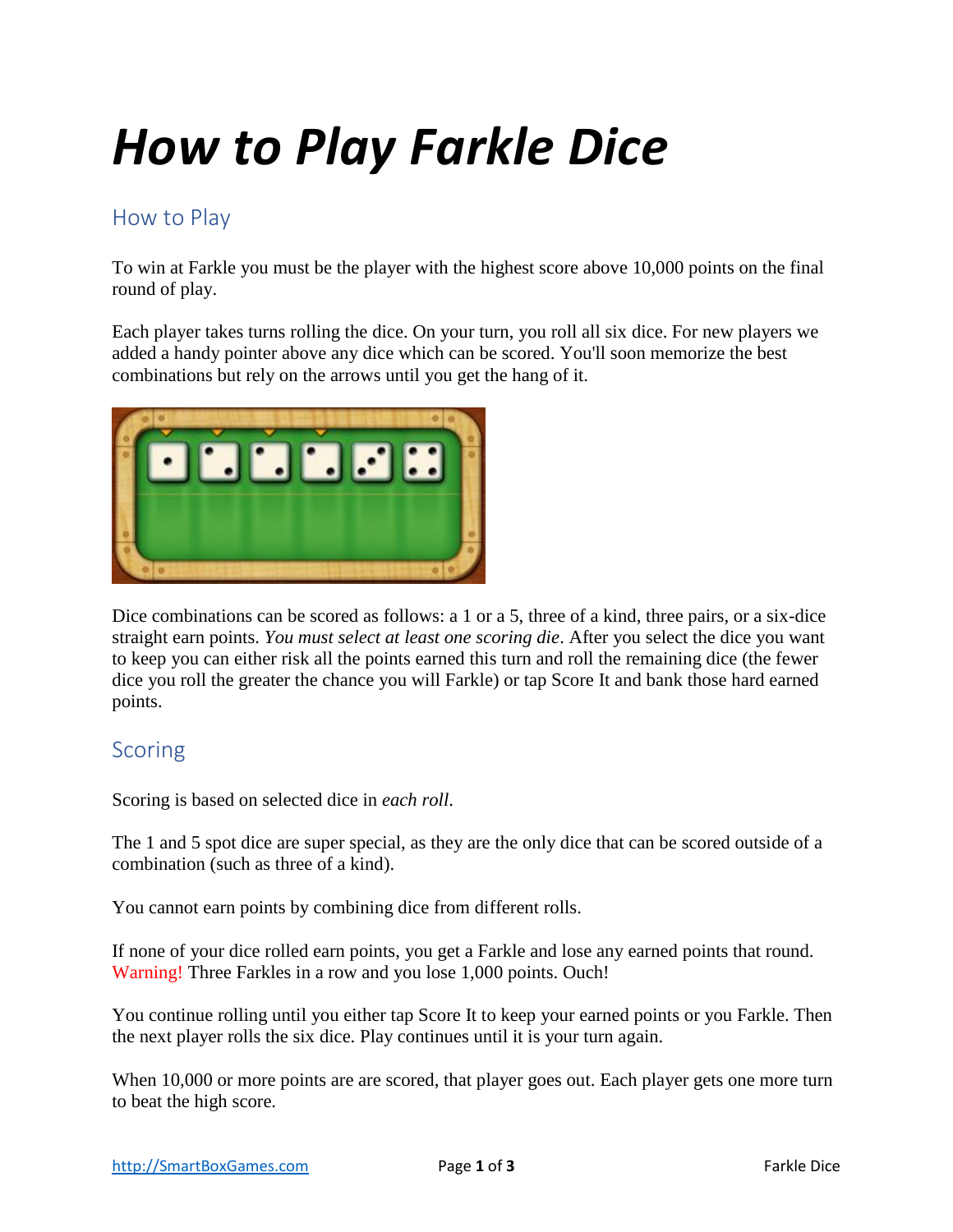## An Example Round

Your first rolls shows 1, 2, 3, 3, 5, and 6. You tap the 1 (100 points) and the 5 (50 points) for 150 points. You then opt to roll the remaining four dice. On that roll you get 2, 2, 2, and 6. You select the three of a kind (2, 2, 2) for 200 points and decide to Score It and bank your 350 points (150 plus 200).

The final round starts as soon as any player reaches 10,000 or more points.

Scoring is based on selected dice each roll. You cannot earn points by combining dice from different rolls. For example, if you roll a 5, 5 (50 points each x 2 for 100 points), and then roll another 5 (50 points), you can't combine the 5, 5 with the 5, to form three of a kind (500 points). We place a vertical divider to show you the dice selected each roll.



Customization through Settings



On the title screen tap the Settings button.

Farkle is a very old game and is played throughout the world. Rules vary by country and even by states. We support a profusion of variations.

- *Break In Score* A minimal score needed to get on the board. You must keep rolling until that amount is reached.
- *Score Three Pairs* You can change how many points are earned when this combination is rolled.
- *Triple Farkle* You can change how many points to deduct when a three Farkles are rolled.
- *Three Aces Score* You can change how many points are earned when this combination is rolled.
- *Must Roll Again: If all Six Dice Scored* If you select all the dice you must roll again.
- *4 of a Kind* Take the score of three of a kind and multiply it by 2.
- *5 of a Kind* Take the score of three of a kind and multiply it by 3.
- *6 of a Kind* Take the score of three of a kind and multiply it by 4.